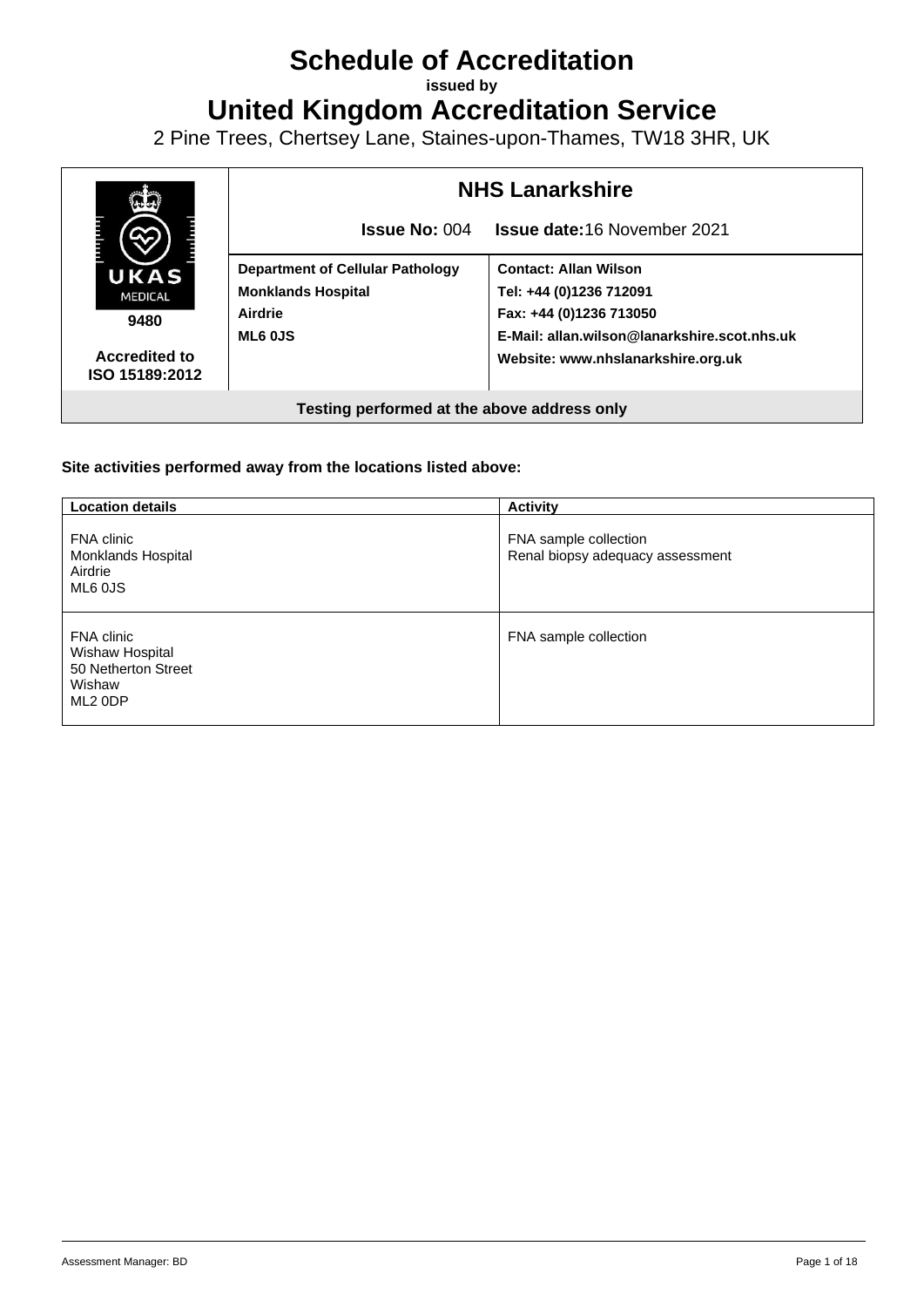

2 Pine Trees, Chertsey Lane, Staines -upon -Thames, TW18 3HR, UK

#### **NHS Lanarkshire**

**Issue No:** 004 **Issue date:** 16 November 2021

**Accredited to ISO 15189:2012** 

**Testing performed at main address only**

#### DETAIL OF ACCREDITATION

| Materials/Products tested                                                              | Type of test/Properties<br>measured/Range of measurement                                                                                 | Standard specifications/<br>Equipment/Techniques used                                                                                   |
|----------------------------------------------------------------------------------------|------------------------------------------------------------------------------------------------------------------------------------------|-----------------------------------------------------------------------------------------------------------------------------------------|
| <b>HUMAN BODY TISSUE</b>                                                               | Histopathological examination<br>activities for the purposes of clinical<br>diagnosis                                                    | In-house documented procedures<br>using manual methods or analysers<br>in conjunction with manufacturers'<br>instructions as specified: |
| Tissue: biopsy, excision and<br>resection                                              | Examination of tissues in order to<br>identify or exclude morphological<br>and cytological abnormalities for the<br>purpose of diagnosis | Specimen dissection<br>LP-LPAT-DissOper [LP-1752]                                                                                       |
|                                                                                        |                                                                                                                                          | Tissue Processing using Thermo<br>Excelsior AS (x3) and Thermo<br>Excelsior (x2) processors                                             |
|                                                                                        |                                                                                                                                          | LP-LPAT-TissueProcessing [LP-<br>1753]                                                                                                  |
| Formalin Fixed Paraffin wax blocks<br>of processed tissue including<br>cytology clots. |                                                                                                                                          | Tissue Embedding using Thermo<br>Histostar and Sakura Tissue Tek<br>embedding centres                                                   |
|                                                                                        |                                                                                                                                          | LP-LPAT-TissEmbed[LP-1754]                                                                                                              |
| Formalin Fixed Paraffin wax blocks                                                     |                                                                                                                                          | Tissue Sectioning using Thermo<br>Finesse E+ and Thermo Finesse<br>ME+ microtomes                                                       |
|                                                                                        |                                                                                                                                          | LP-LPAT-Microtomy[LP-1757]                                                                                                              |
| Fresh tissue                                                                           | Frozen section to identify or exclude<br>morphological and cytological<br>abnormalities for the purpose of                               | Thermo Shandon Cryotome FSE<br>Manual H&E staining                                                                                      |
|                                                                                        | diagnosis                                                                                                                                | LP-LPAT-Cryotomy [LP-1857]                                                                                                              |
| FFPE slides<br>(Formalin fixed paraffin embedded)<br>tissue on glass slides            | Routine morphological staining<br>for the detection of:                                                                                  |                                                                                                                                         |
|                                                                                        | Basophilic and eosinophilic<br>structures                                                                                                | Automated Haematoxylin and Eosin<br>stain using Dako Coverstainer                                                                       |
|                                                                                        |                                                                                                                                          | LP-LPAT-CStainer [LP-1759]                                                                                                              |
|                                                                                        |                                                                                                                                          |                                                                                                                                         |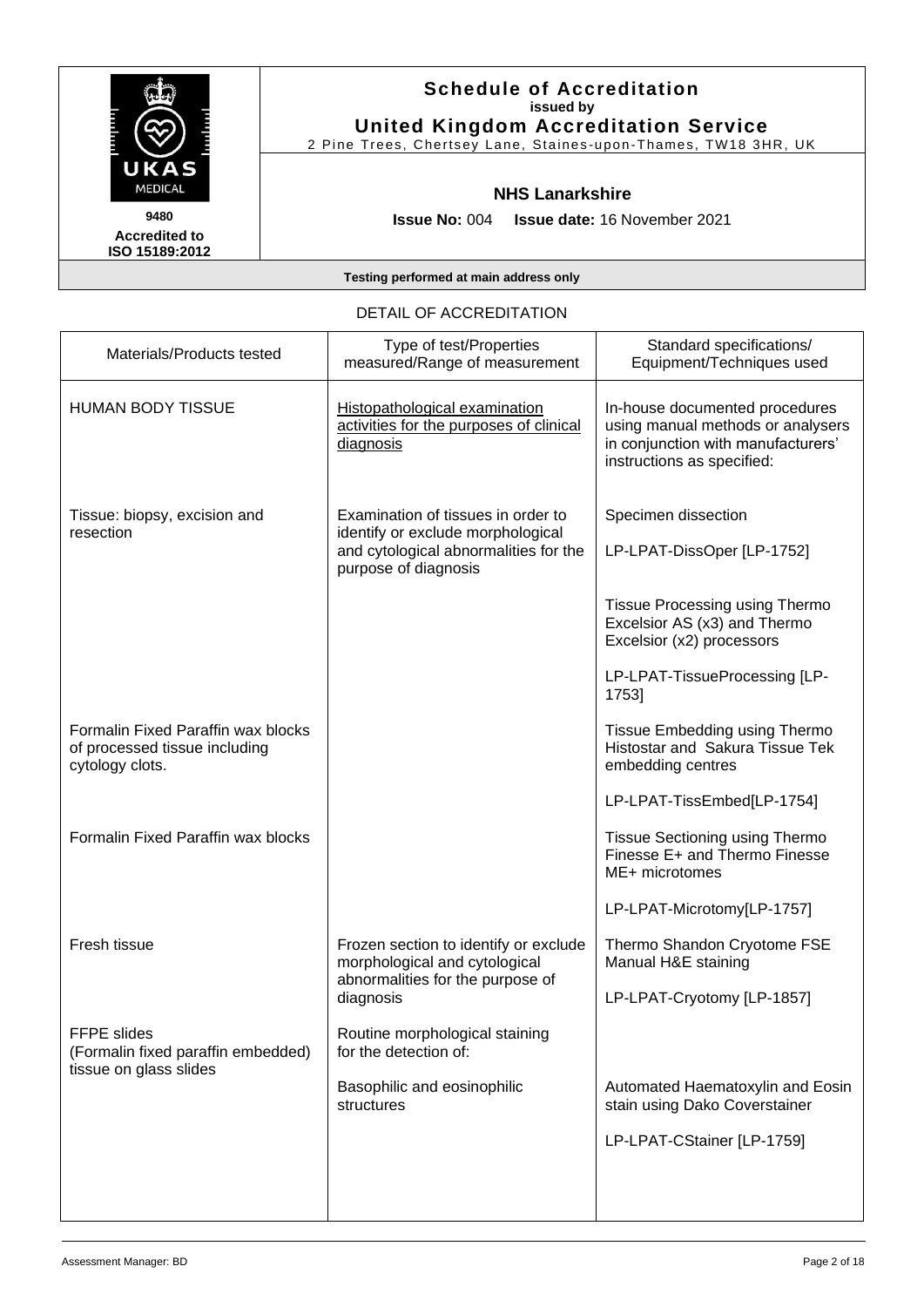

2 Pine Trees, Chertsey Lane, Staines -upon -Thames, TW18 3HR, UK

### **NHS Lanarkshire**

**Issue No:** 004 **Issue date:** 16 November 2021

**Accredited to ISO 15189:2012** 

| Materials/Products tested                                                          | Type of test/Properties<br>measured/Range of measurement                                     | Standard specifications/<br>Equipment/Techniques used                                                                                   |
|------------------------------------------------------------------------------------|----------------------------------------------------------------------------------------------|-----------------------------------------------------------------------------------------------------------------------------------------|
| HUMAN BODY TISSUE (cont'd)                                                         | Histopathological examination<br>activities for the purposes of clinical<br>diagnosis cont'd | In-house documented procedures<br>using manual methods or analysers<br>in conjunction with manufacturers'<br>instructions as specified: |
| <b>FFPE</b> slides<br>(Formalin fixed paraffin embedded)<br>tissue on glass slides | Special stains for the detection of:                                                         | Documented in-house procedures<br>for special stains using Roche<br>BenchMark automated special<br>stainer and manual methods           |
|                                                                                    |                                                                                              | LP-LPAT-SpecStains [LP-1844]<br>LP-LPAT-BSS [LP-1845]                                                                                   |
|                                                                                    | Acid Mucopolysaccharides                                                                     | Alcian blue - Manual method                                                                                                             |
|                                                                                    | <b>Acid and Neutral</b><br>Mucopolysaccharides                                               | Alcian blue PAS+/- diastase -<br>Manual method                                                                                          |
|                                                                                    | <b>Tubercle Bacilli</b>                                                                      | Auramine rhodamine - Manual<br>method                                                                                                   |
|                                                                                    | Allows differentiation of white blood<br>cells                                               | Bailey's acid giemsa - Manual<br>method                                                                                                 |
|                                                                                    | Amyloid                                                                                      | Congo red - Automated and<br>Manual methods                                                                                             |
|                                                                                    | Helicobacter                                                                                 | Cresyl violet - Manual method                                                                                                           |
|                                                                                    | <b>Elastic Fibres</b>                                                                        | Elastic H&E - Manual method                                                                                                             |
|                                                                                    | Elastic fibres, collagen, fibrin                                                             | Elastic MSB/MSB-Manual method                                                                                                           |
|                                                                                    | Elastic fibres and connective tissue                                                         | EVG - Manual method                                                                                                                     |
|                                                                                    | Gram positive and negative<br>microorganisms                                                 | Gram - Manual method                                                                                                                    |
|                                                                                    | Fungi, Melanin                                                                               | <b>Gms - Automated and Manual</b><br>methods                                                                                            |
|                                                                                    |                                                                                              |                                                                                                                                         |
|                                                                                    |                                                                                              |                                                                                                                                         |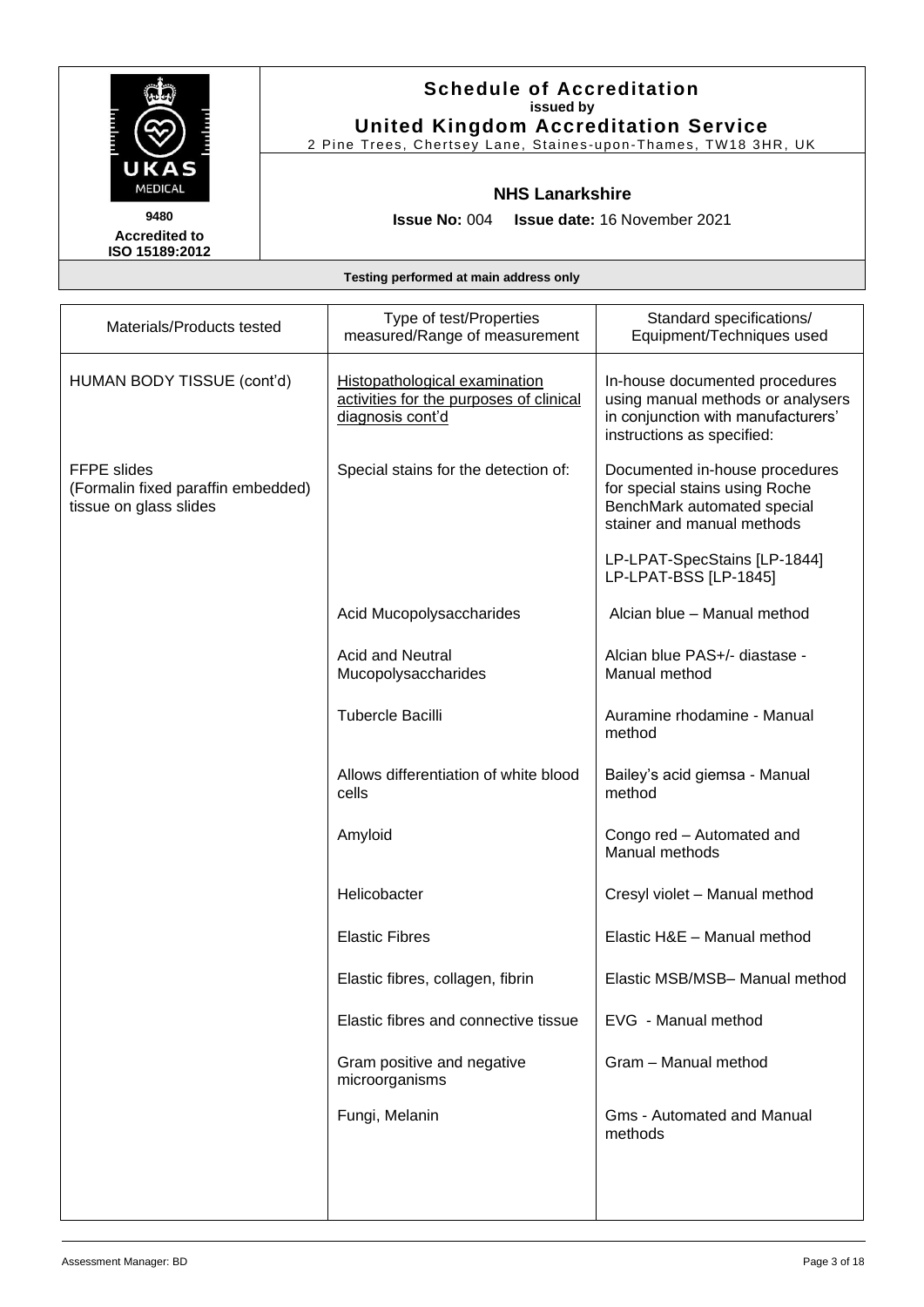

## **Schedule of Accreditation issued by United Kingdom Accreditation Service**

2 Pine Trees, Chertsey Lane, Staines -upon -Thames, TW18 3HR, UK

### **NHS Lanarkshire**

**Issue No:** 004 **Issue date:** 16 November 2021

| Materials/Products tested                                                                   | Type of test/Properties<br>measured/Range of measurement                                              | Standard specifications/<br>Equipment/Techniques used                                                                                   |
|---------------------------------------------------------------------------------------------|-------------------------------------------------------------------------------------------------------|-----------------------------------------------------------------------------------------------------------------------------------------|
| HUMAN BODY TISSUE (cont'd)                                                                  | <b>Histopathological examination</b><br>activities for the purposes of clinical<br>diagnosis (cont'd) | In-house documented procedures<br>using manual methods or analysers<br>in conjunction with manufacturers'<br>instructions as specified: |
| <b>FFPE</b> slides<br>(Formalin fixed paraffin embedded)<br>tissue on glass slides (cont'd) | Special stains for the detection of:<br>(cont'd)                                                      | Documented in-house procedures<br>for special stains using Roche<br>BenchMark automated special<br>stainer and manual methods           |
|                                                                                             | Acid mucins, more sensitive than<br>Alcian Blue for scanty deposits                                   | Hale's colloidal iron -Manual<br>method                                                                                                 |
|                                                                                             | Glomeruli                                                                                             | Jones light green - Automated and<br>Manual methods                                                                                     |
|                                                                                             | Melanin                                                                                               | Masson fontana - Manual method                                                                                                          |
|                                                                                             | Connective tissue                                                                                     | Masson trichrome - Manual<br>methods                                                                                                    |
|                                                                                             | Copper associated protein and<br><b>Hepatitis B</b>                                                   | Shikata orcein - Manual methods                                                                                                         |
|                                                                                             | Neutral Mucopolysaccharides,<br>glycogen and fungus                                                   | Periodic acid schiff +/diastase -<br>Automated and Manual methods                                                                       |
|                                                                                             | Haemosiderin and ferric iron                                                                          | Iron stain (Perls) - Automated and<br>Manual methods                                                                                    |
|                                                                                             | <b>Reticulin Fibres</b>                                                                               | Reticulin stain - Automated and<br>Manual methods                                                                                       |
|                                                                                             | Amyloid                                                                                               | Sirius red - Manual method                                                                                                              |
|                                                                                             | Amyloid                                                                                               | Thioflavin T - Manual method                                                                                                            |
|                                                                                             | Mast cells                                                                                            | Toluidine blue - Manual method                                                                                                          |
|                                                                                             | <b>Connective Tissue</b>                                                                              | Van gieson - Manual method                                                                                                              |
|                                                                                             | Calcium                                                                                               | Von kossa - Manual method                                                                                                               |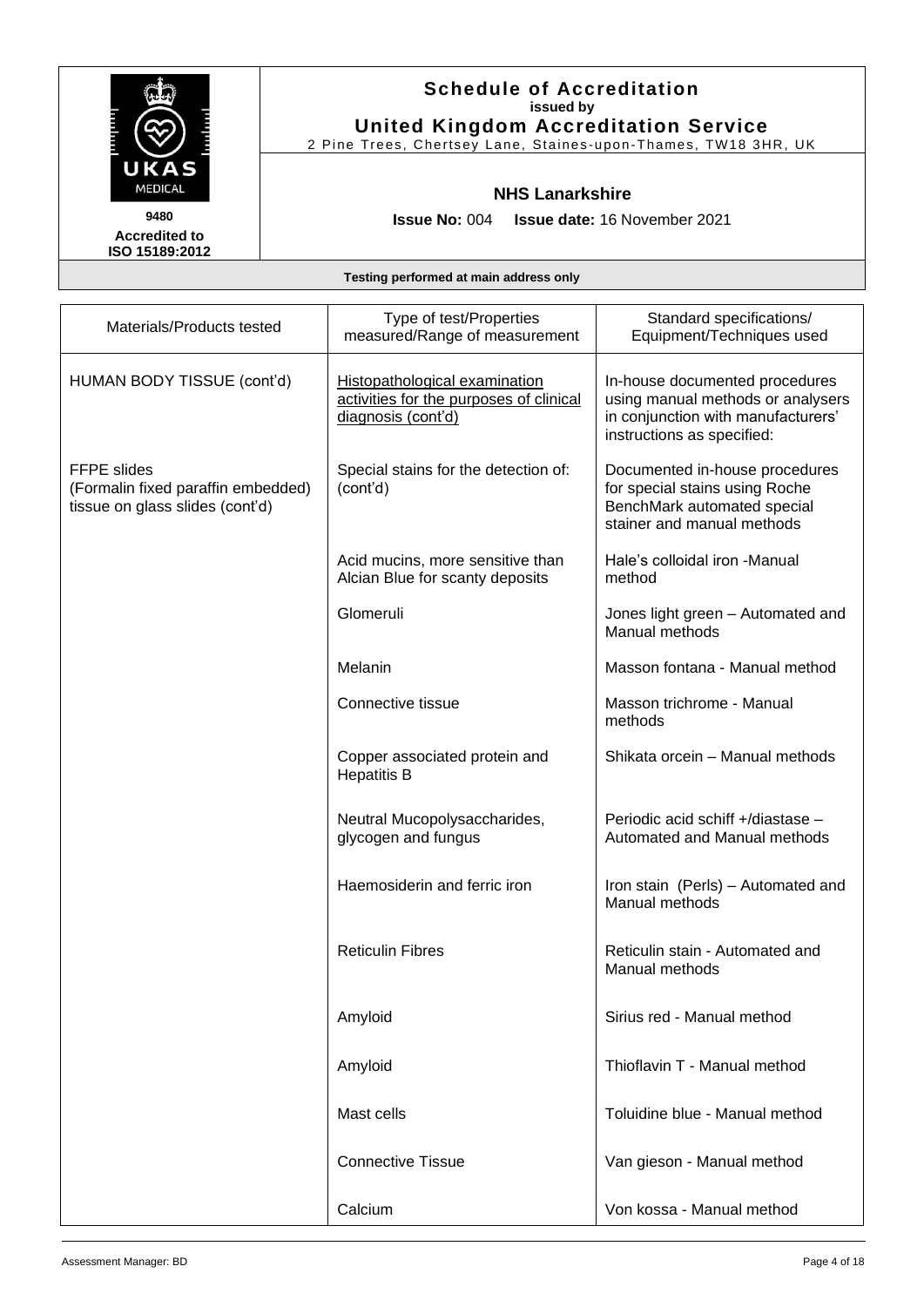

## **Schedule of Accreditation issued by United Kingdom Accreditation Service**

2 Pine Trees, Chertsey Lane, Staines -upon -Thames, TW18 3HR, UK

#### **NHS Lanarkshire**

**Issue No:** 004 **Issue date:** 16 November 2021

| Materials/Products tested                                                                   | Type of test/Properties<br>measured/Range of measurement                                                                                                                          | Standard specifications/<br>Equipment/Techniques used                                                                                              |
|---------------------------------------------------------------------------------------------|-----------------------------------------------------------------------------------------------------------------------------------------------------------------------------------|----------------------------------------------------------------------------------------------------------------------------------------------------|
| HUMAN BODY TISSUE (cont'd)                                                                  | <b>Histopathological examination</b><br>activities for the purposes of clinical<br>diagnosis (cont'd)                                                                             | In-house documented procedures<br>using manual methods or analysers<br>in conjunction with manufacturers'<br>instructions as specified:            |
| <b>FFPE</b> slides<br>(Formalin fixed paraffin embedded)<br>tissue on glass slides (cont'd) | Special stains for the detection of:<br>(cont'd)                                                                                                                                  | Documented in-house procedures<br>for special stains using Roche<br>BenchMark automated special<br>stainer and manual methods                      |
|                                                                                             | Leprosy Bacilli                                                                                                                                                                   | Wade fite - Manual method                                                                                                                          |
|                                                                                             | <b>Tubercle Bacilli</b>                                                                                                                                                           | Ziehl-Neelsen - Automated and<br>Manual methods                                                                                                    |
| <b>FFPE slides</b><br>(Formalin fixed paraffin embedded)<br>tissue on glass slides          | Immunohistochemistry to detect the<br>following:                                                                                                                                  | Using Roche BenchMark Ultra ICC<br>stainers<br>SN312469<br>SN312414<br>SN312421<br>SN312260<br>LP-LPAT-ICC[LP-1849]<br>Incorporating the following |
|                                                                                             | Muscle malignant tumours, Soft<br>tissue neoplasms, Spindle cell<br>tumours, Benign muscle tumours,<br>Myoepithelial cells in breast, basal<br>cells in prostate, myofibroblastic | antibodies:<br><b>ACTIN</b>                                                                                                                        |
|                                                                                             | differentiation                                                                                                                                                                   |                                                                                                                                                    |
|                                                                                             | Epithelial differentiation, Small<br>round blue cell tumours, Specific<br>soft tissue tumour                                                                                      | AE1/3                                                                                                                                              |
|                                                                                             | Embryonic cell in normal tissues<br>and germ tumours                                                                                                                              | <b>AFP</b>                                                                                                                                         |
|                                                                                             | Hodgkin vs Non-Hodgkin<br>Lymphoma, Soft tissue tumour,<br>ALCL, Inflammatory myofibroblastic<br>tumour                                                                           | ALK1                                                                                                                                               |
|                                                                                             | HGPIN, prostate adenocarcinoma                                                                                                                                                    | <b>AMACR</b>                                                                                                                                       |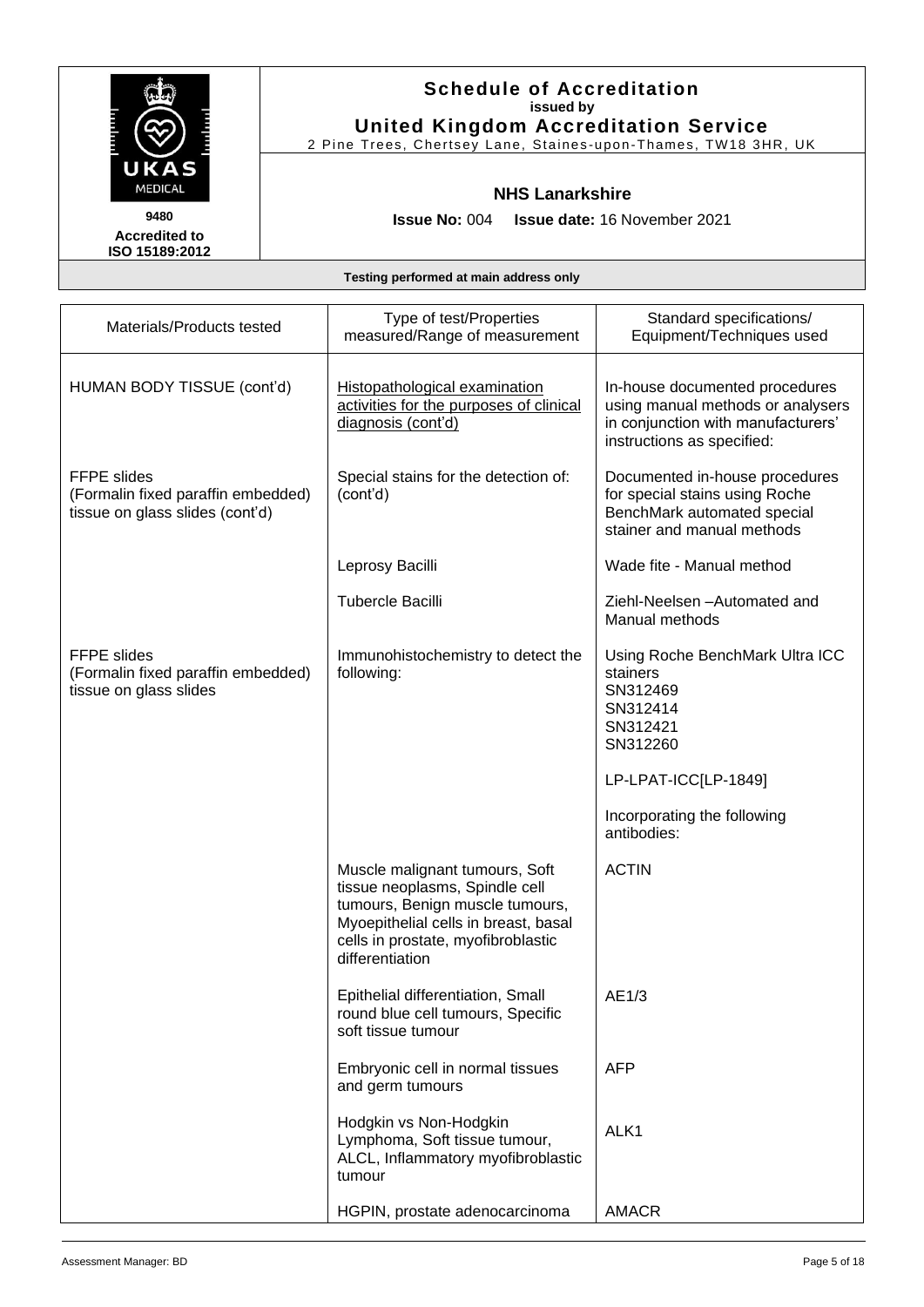

2 Pine Trees, Chertsey Lane, Staines -upon -Thames, TW18 3HR, UK

#### **NHS Lanarkshire**

**Issue No:** 004 **Issue date:** 16 November 2021

**Accredited to ISO 15189:2012** 

| Materials/Products tested                                                                   | Type of test/Properties<br>measured/Range of measurement                                                               | Standard specifications/<br>Equipment/Techniques used                                                                                   |
|---------------------------------------------------------------------------------------------|------------------------------------------------------------------------------------------------------------------------|-----------------------------------------------------------------------------------------------------------------------------------------|
| HUMAN BODY TISSUE (cont'd)                                                                  | Histopathological examination<br>activities for the purposes of clinical<br>diagnosis (cont'd)                         | In-house documented procedures<br>using manual methods or analysers<br>in conjunction with manufacturers'<br>instructions as specified: |
| <b>FFPE</b> slides<br>(Formalin fixed paraffin embedded)<br>tissue on glass slides (cont'd) | Immunohistochemistry to detect the<br>following: (cont'd)                                                              | Using Roche BenchMark Ultra ICC<br>stainers                                                                                             |
|                                                                                             | Hairy Cell Leukaemia                                                                                                   | <b>ANNEXIN</b>                                                                                                                          |
|                                                                                             | Diffuse lymph-proliferative disease<br>and neoplastic cells of follicular<br>lymphomas.                                | BCL <sub>2</sub>                                                                                                                        |
|                                                                                             | B Cell Lymphoma, Hodgkin vs Non-<br>Hodgkin Lymphoma                                                                   | BCL <sub>6</sub>                                                                                                                        |
|                                                                                             | Epithelial cell types<br>Cytological epithelial differentiation<br>Pleura: Adenocarcinoma vs<br>Mesothelioma,          | BerEP4                                                                                                                                  |
|                                                                                             | T cell receptors                                                                                                       | <b>BETAF1</b>                                                                                                                           |
|                                                                                             | B cell Oct binding protein 1                                                                                           | BOB <sub>1</sub>                                                                                                                        |
|                                                                                             | Colon vs Ovarian Carcinoma                                                                                             | CA125                                                                                                                                   |
|                                                                                             | Adenocarcinoma & TCC excluding<br>HCG, prostatic & renal in certain<br>clinical settings.                              | CA19.9                                                                                                                                  |
|                                                                                             | <b>Medullary Thyroid Carcinoma</b>                                                                                     | <b>CALCITONIN</b>                                                                                                                       |
|                                                                                             | Adrenocortical Tumours, Pleura:<br>Adenocarcinoma vs Mesothelioma,<br>adenomatoid tumours, sex cord<br>stromal tumours | <b>CALRET</b>                                                                                                                           |
|                                                                                             | Differential diagnosis: Carcinoma vs<br>non- epithelial tumour                                                         | <b>CAM5.2</b>                                                                                                                           |
|                                                                                             | Specific Carcinomas, B Cell<br>Lymphomas, Kidney: Renal<br>Epithelial Tumours, endometrial<br>stromal sarcoma, AFX     | CD10                                                                                                                                    |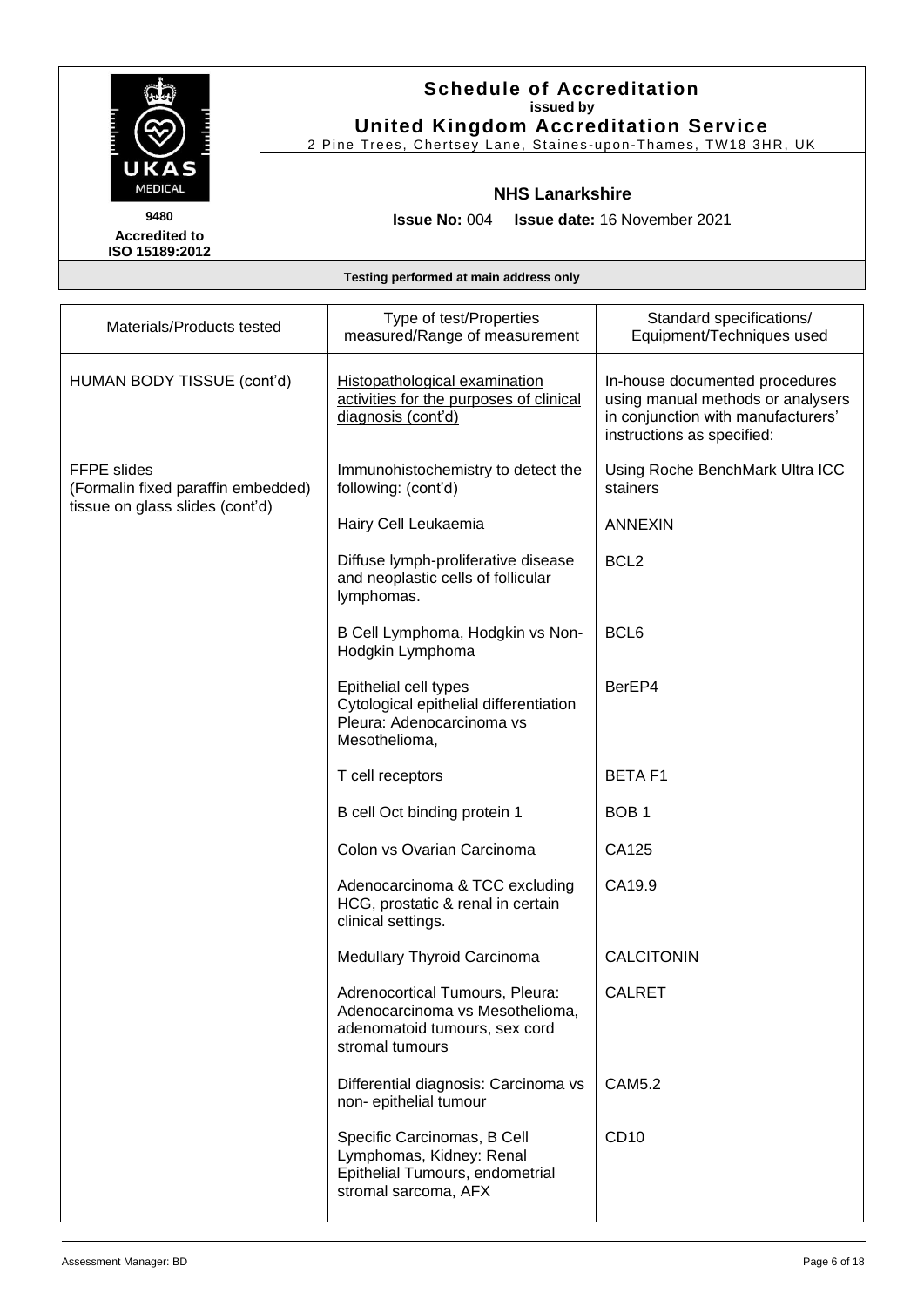

2 Pine Trees, Chertsey Lane, Staines -upon -Thames, TW18 3HR, UK

#### **NHS Lanarkshire**

**Accredited to ISO 15189:2012** 

**Issue No:** 004 **Issue date:** 16 November 2021

| Materials/Products tested                                | Type of test/Properties<br>measured/Range of measurement                                                                   | Standard specifications/<br>Equipment/Techniques used                                                                                   |
|----------------------------------------------------------|----------------------------------------------------------------------------------------------------------------------------|-----------------------------------------------------------------------------------------------------------------------------------------|
| HUMAN BODY TISSUE (cont'd)                               | Histopathological examination<br>activities for the purposes of clinical<br>diagnosis (cont'd)                             | In-house documented procedures<br>using manual methods or analysers<br>in conjunction with manufacturers'<br>instructions as specified: |
| <b>FFPE slides</b><br>(Formalin fixed paraffin embedded) | Immunohistochemistry to detect the<br>following: (cont'd)                                                                  | Using Roche BenchMark Ultra ICC<br>stainers                                                                                             |
| tissue on glass slides (cont'd)                          | GIST: Mutation vs Wild Type,<br>Mastocytosis, Germ Cell Tumours,<br>Kidney: Renal epithelial Tumours,<br><b>Mast Cells</b> | CD117                                                                                                                                   |
|                                                          | Plasma cell Neoplasm,<br>Lymphoproliferative Neoplasms                                                                     | CD138                                                                                                                                   |
|                                                          | Hodgkin vs Non-Hodgkin<br>Lymphomas, Skin: Adnexal<br>Tumours, Adenocarcinoma vs<br>Mesothelioma                           | CD15                                                                                                                                    |
|                                                          | Lymph node, Langerhans cell<br>histiocytosis, thymoma                                                                      | CD <sub>1</sub> A                                                                                                                       |
|                                                          | T Cell Lymphoma, Mastocytosis                                                                                              | CD <sub>2</sub>                                                                                                                         |
|                                                          | B Cell Lymphomas, Lymphoblastic<br>Lymphomas: B Cell vs T cell                                                             | CD <sub>20</sub>                                                                                                                        |
|                                                          | Lymph Node, Follicular Dendritic<br>cells                                                                                  | CD <sub>21</sub>                                                                                                                        |
|                                                          | B Cell Lymphomas, Follicular<br>Dendritic cells                                                                            | CD23                                                                                                                                    |
|                                                          | Activated T cells and EBV positive<br>cells                                                                                | CD <sub>25</sub>                                                                                                                        |
|                                                          | B Cell vs T Cell, Lymphoma, T Cell<br>Lymphoma                                                                             | CD <sub>3</sub>                                                                                                                         |
|                                                          | Hodgkin vs Non-Hodgkin<br>Lymphomas, Germ Cell Tumours                                                                     | CD30                                                                                                                                    |
|                                                          | Spindle Cell tumours, Endothelium<br>and endothelial tumours                                                               | CD31                                                                                                                                    |
|                                                          | Acute myeloid leukaemia                                                                                                    | CD <sub>33</sub>                                                                                                                        |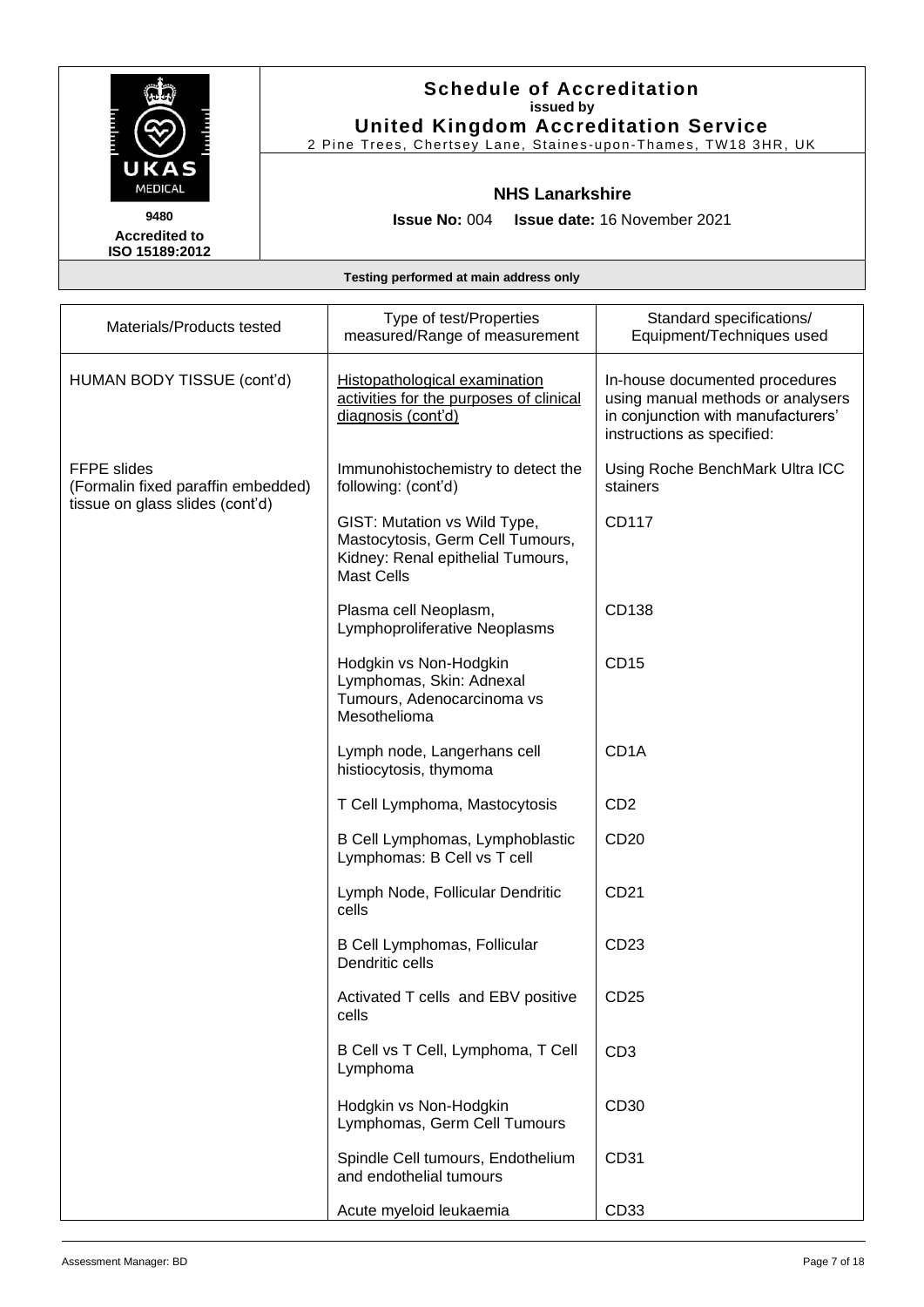

2 Pine Trees, Chertsey Lane, Staines -upon -Thames, TW18 3HR, UK

### **NHS Lanarkshire**

**Issue No:** 004 **Issue date:** 16 November 2021

**Accredited to ISO 15189:2012** 

| Materials/Products tested                         | Type of test/Properties<br>measured/Range of measurement                                                                     | Standard specifications/<br>Equipment/Techniques used                                                                                   |
|---------------------------------------------------|------------------------------------------------------------------------------------------------------------------------------|-----------------------------------------------------------------------------------------------------------------------------------------|
| HUMAN BODY TISSUE (cont'd)                        | Histopathological examination<br>activities for the purposes of clinical<br>diagnosis (cont'd)                               | In-house documented procedures<br>using manual methods or analysers<br>in conjunction with manufacturers'<br>instructions as specified: |
| FFPE slides<br>(Formalin fixed paraffin embedded) | Immunohistochemistry to detect the<br>following: (cont'd)                                                                    | Using Roche BenchMark Ultra ICC<br>stainers                                                                                             |
| tissue on glass slides (cont'd)                   | Specific Spindle Cell Tumours,<br>Certain Epithelioid soft tissue<br>tumours                                                 | CD <sub>34</sub>                                                                                                                        |
|                                                   | CLL - prognostic                                                                                                             | CD <sub>38</sub>                                                                                                                        |
|                                                   | T Cell Lymphoma, Histiocytic<br>Lesions                                                                                      | CD <sub>4</sub>                                                                                                                         |
|                                                   | Platelets & Megakaryocytes                                                                                                   | CD42B                                                                                                                                   |
|                                                   | Lymphoma, acute Myeloid<br>Leukaemia, Plasma Cells                                                                           | CD43                                                                                                                                    |
|                                                   | Lymphoid differentiation                                                                                                     | CD45                                                                                                                                    |
|                                                   | Thymus, B Cell Lymphomas,<br>Lymphoblastic Lymphomas: B Cell<br>vs T Cell, T Cell Lymphomas, MCL,<br><b>CLL</b>              | CD <sub>5</sub>                                                                                                                         |
|                                                   | Thymus, Neuroid Skin Lesions, T<br>Cell Lymphomas, Small round blue<br>cell tumours, Hodgkin's vs Non-<br>Hodgkin's Lymphoma | <b>CD57</b>                                                                                                                             |
|                                                   | Neoplastic Plasma cells, Pancreatic<br>Tumours, Spindle Cell tumours, T<br>Cell Lymphomas, Neuroendocrine<br>tumours         | CD56                                                                                                                                    |
|                                                   | Acute Myeloid Leukaemia, Lymph<br>Node, Histiocytic differentiation                                                          | CD <sub>68</sub>                                                                                                                        |
|                                                   | Lymphoblastic Lymphomas: B Cell<br>vs T Cell, T Cell lymphomas                                                               | CD7                                                                                                                                     |
|                                                   | Follicular centre cell lymphoma                                                                                              | <b>CD75</b>                                                                                                                             |
|                                                   | B Cell Lymphomas, Plasma Cells                                                                                               | CD79A                                                                                                                                   |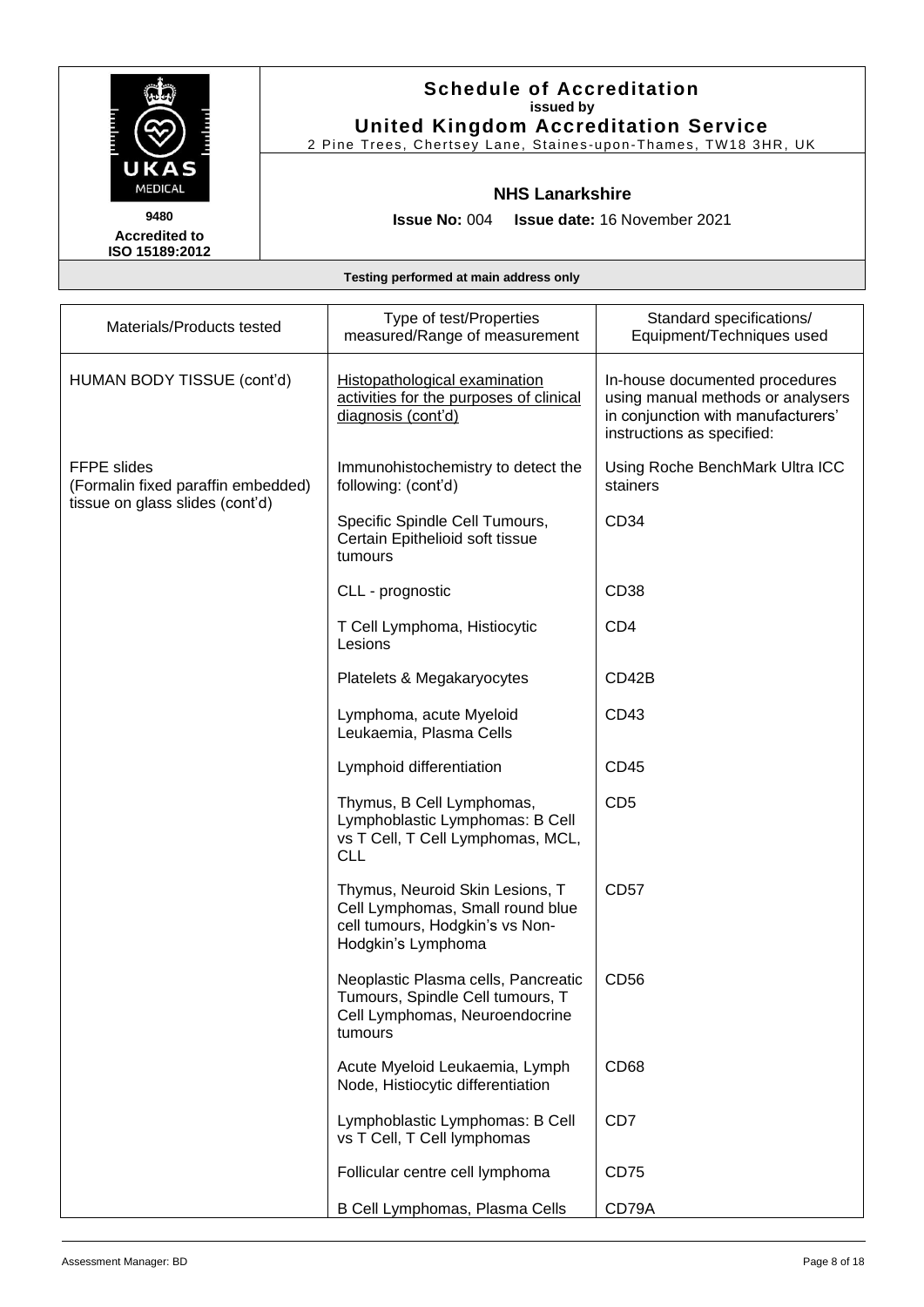

## **Schedule of Accreditation issued by United Kingdom Accreditation Service**

2 Pine Trees, Chertsey Lane, Staines -upon -Thames, TW18 3HR, UK

#### **NHS Lanarkshire**

**Issue No:** 004 **Issue date:** 16 November 2021

| Materials/Products tested                                                            | Type of test/Properties<br>measured/Range of measurement                                                                                                                                             | Standard specifications/<br>Equipment/Techniques used                                                                                   |
|--------------------------------------------------------------------------------------|------------------------------------------------------------------------------------------------------------------------------------------------------------------------------------------------------|-----------------------------------------------------------------------------------------------------------------------------------------|
| HUMAN BODY TISSUE (cont'd)                                                           | Histopathological examination<br>activities for the purposes of clinical<br>diagnosis (cont'd)                                                                                                       | In-house documented procedures<br>using manual methods or analysers<br>in conjunction with manufacturers'<br>instructions as specified: |
| FFPE slides<br>(Formalin fixed paraffin embedded)<br>tissue on glass slides (cont'd) | Immunohistochemistry to detect the<br>following: (cont'd)                                                                                                                                            | Using Roche BenchMark Ultra ICC<br>stainers                                                                                             |
|                                                                                      | T Cell Lymphomas                                                                                                                                                                                     | CD <sub>8</sub>                                                                                                                         |
|                                                                                      | Certain Soft Tissue Sarcoma, Skin:<br>Spindle Cell Tumours, Sex Cord<br>Stromal Tumours, Thymoma                                                                                                     | CD <sub>99</sub>                                                                                                                        |
|                                                                                      | Carcinomas, Lower GI Carcinomas                                                                                                                                                                      | CDX2                                                                                                                                    |
|                                                                                      | Liver: Malignant vs Benign, Pleura:<br>Adenocarcinoma vs Mesothelioma,<br>Carcinomas, HCC                                                                                                            | <b>CEA</b>                                                                                                                              |
|                                                                                      | Neuroendocrine differentiation,<br>Certain Retroperitoneal lesions,<br>Adrenal medullary tumours                                                                                                     | <b>CHROMOG</b>                                                                                                                          |
|                                                                                      | Pleura: Adenocarcinoma vs<br>Mesothelioma, Lymphatics, Skin:<br>Certain Spindle Cell Tumours,<br><b>Germ Cell Tumours vs Somatic</b><br>Adenocarcinoma, Renal Cell<br>Carcinoma vs Haemangioblastoma | CK5/6                                                                                                                                   |
|                                                                                      | Identification of the origin of certain<br>carcinomas                                                                                                                                                | CK7                                                                                                                                     |
|                                                                                      | Prostate: Malignant vs Benign,<br>Prostate basal cells                                                                                                                                               | <b>CKB</b>                                                                                                                              |
|                                                                                      | Epithelial differentiation, Certain<br>Soft tissue tumour                                                                                                                                            | CKMNF116                                                                                                                                |
|                                                                                      | Cytomegalovirus                                                                                                                                                                                      | <b>CMV</b>                                                                                                                              |
|                                                                                      | Plasma Cells, MCL, Melanoma                                                                                                                                                                          | CYC <sub>D1</sub>                                                                                                                       |
|                                                                                      | Hairy Cell Leukaemia                                                                                                                                                                                 | DBA44                                                                                                                                   |
|                                                                                      | Smooth and skeletal muscle<br>differentiation                                                                                                                                                        | <b>DESMIN</b>                                                                                                                           |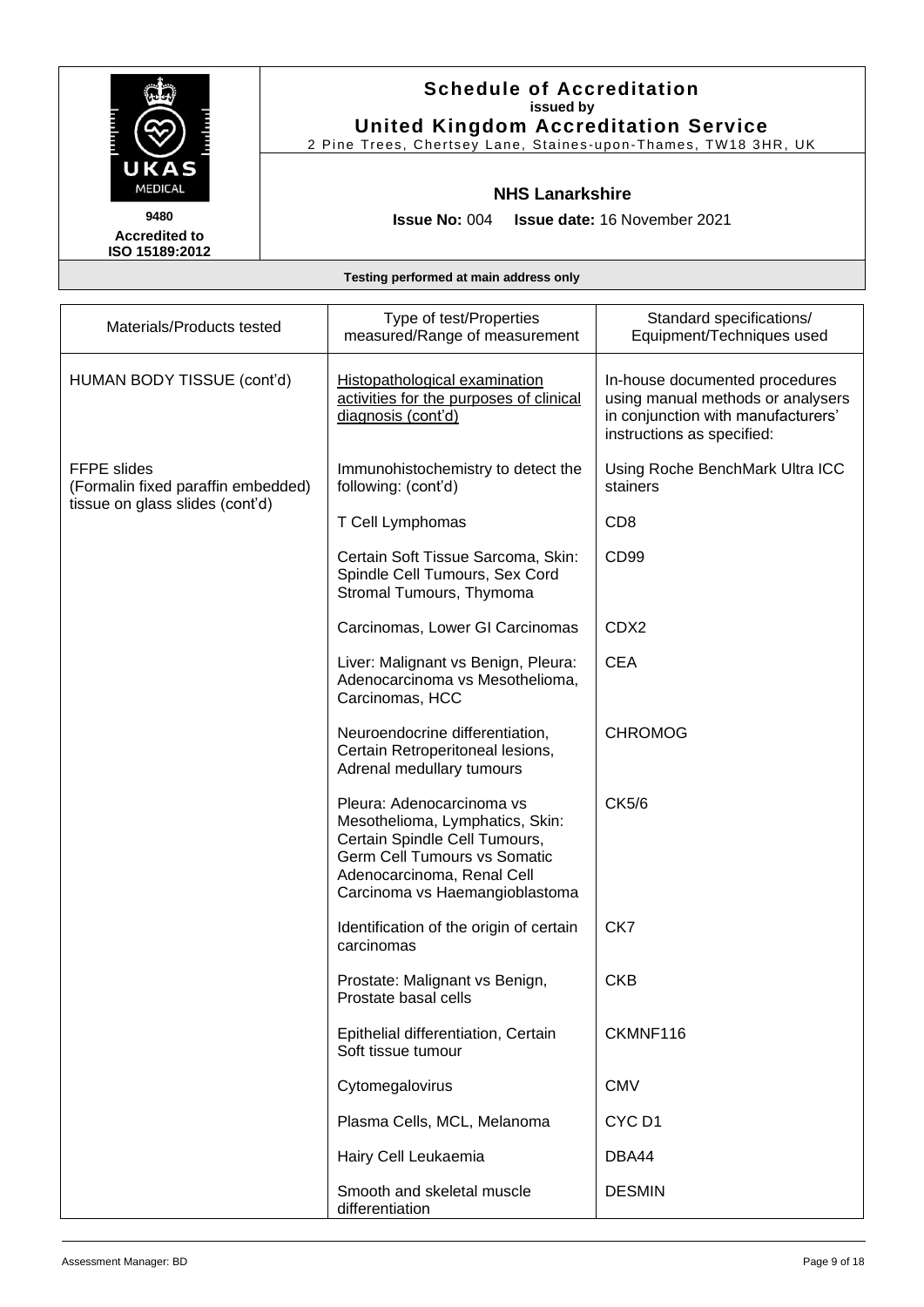

2 Pine Trees, Chertsey Lane, Staines -upon -Thames, TW18 3HR, UK

#### **NHS Lanarkshire**

**Issue No:** 004 **Issue date:** 16 November 2021

**Accredited to ISO 15189:2012** 

| Materials/Products tested                                | Type of test/Properties<br>measured/Range of measurement                                                                                  | Standard specifications/<br>Equipment/Techniques used                                                                                   |
|----------------------------------------------------------|-------------------------------------------------------------------------------------------------------------------------------------------|-----------------------------------------------------------------------------------------------------------------------------------------|
| HUMAN BODY TISSUE (cont'd)                               | Histopathological examination<br>activities for the purposes of clinical<br>diagnosis (cont'd)                                            | In-house documented procedures<br>using manual methods or analysers<br>in conjunction with manufacturers'<br>instructions as specified: |
| <b>FFPE slides</b><br>(Formalin fixed paraffin embedded) | Immunohistochemistry to detect the<br>following: (cont'd)                                                                                 | Using Roche BenchMark Ultra ICC<br>stainers                                                                                             |
| tissue on glass slides (cont'd)                          | <b>Breast Carcinoma, Small Cell</b><br>Carcinoma vs Merckel Cell<br>Carcinoma                                                             | E CAD                                                                                                                                   |
|                                                          | Hodgkin vs Non-Hodgkin<br>Lymphomas, Skin: Adnexal<br>Tumours, Skin: Basal vs Squamous<br>Cell Carcinoma. Carcinomas.<br>Certain Sarcomas | <b>EMA</b>                                                                                                                              |
|                                                          | Breast Carcinomas, Endometrial<br>Carcinomas                                                                                              | ER                                                                                                                                      |
|                                                          | Factor VIII in endothelial cells                                                                                                          | Factor V111                                                                                                                             |
|                                                          | Differentiating luminal breast<br>epithelial cells and gynae epithelial<br>cells                                                          | GATA3                                                                                                                                   |
|                                                          | Carcinomas, Carcinoma differential<br>diagnosis, Breast Lesion, Breast vs<br>Lung vs Prostate Carcinoma                                   | <b>GCDFP</b>                                                                                                                            |
|                                                          | Glial fibrillary protein                                                                                                                  | <b>GFAP</b>                                                                                                                             |
|                                                          | To aid in the classification of<br>neoplasms derived from the<br>erythroid lineage (e.g. leukaemia)                                       | Glycophorin C                                                                                                                           |
|                                                          | T Cell Lymphomas, Hodgkin vs<br>Non-Hodgkin Lymphoma                                                                                      | <b>GZB</b>                                                                                                                              |
|                                                          | Liver: Malignant vs Benign                                                                                                                | <b>HEPATO</b>                                                                                                                           |
|                                                          | Human herpes virus 8 Kaposi                                                                                                               | HHV-8                                                                                                                                   |
|                                                          | <b>Germ Cell Tumours vs Somatic</b><br>Adenocarcinoma, Placental<br>Trophoblastic Cells, Placental<br><b>Trophoblastic Proliferations</b> | <b>HCG</b>                                                                                                                              |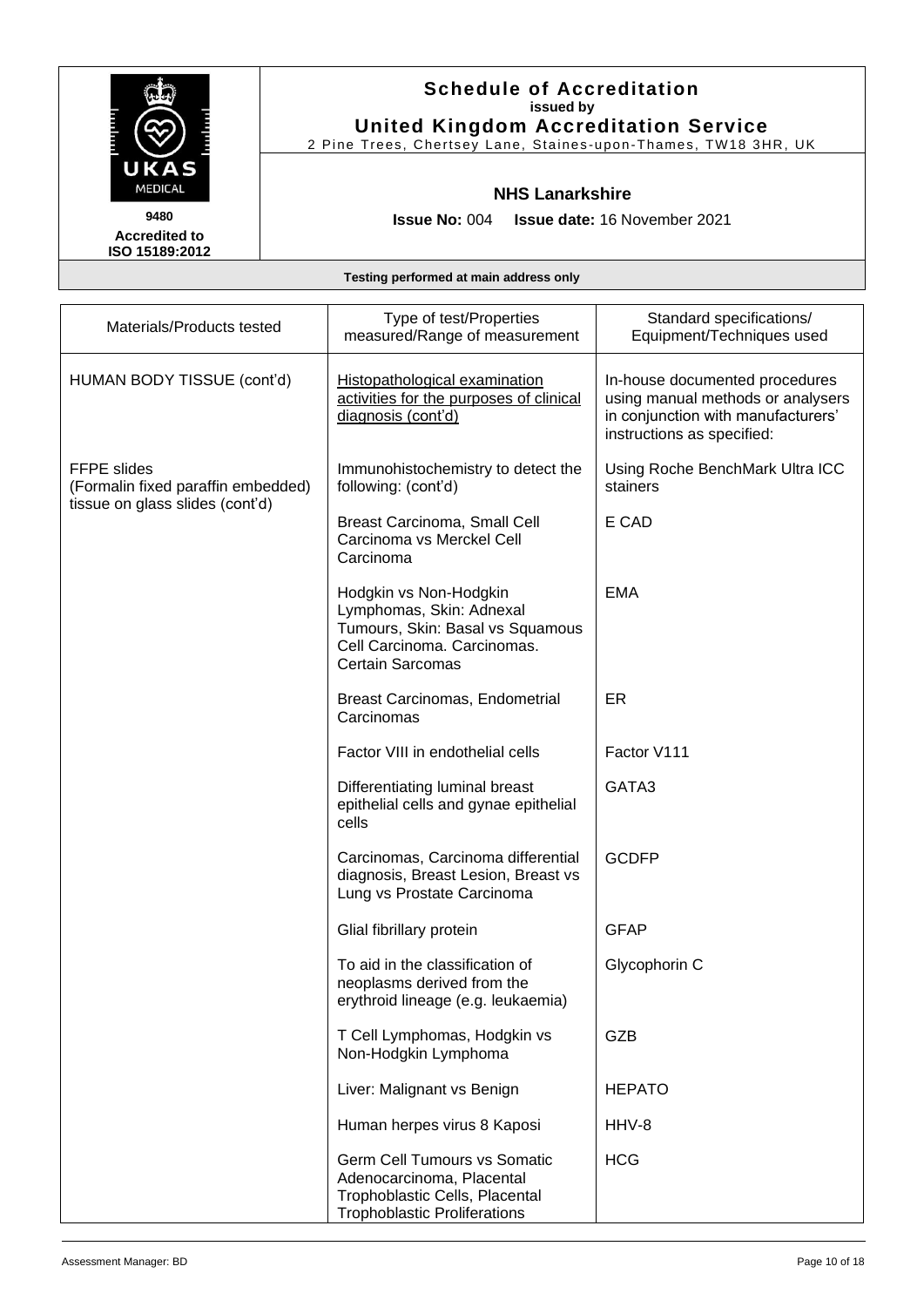

## **Schedule of Accreditation issued by United Kingdom Accreditation Service**

2 Pine Trees, Chertsey Lane, Staines -upon -Thames, TW18 3HR, UK

#### **NHS Lanarkshire**

**Issue No:** 004 **Issue date:** 16 November 2021

| Materials/Products tested                                | Type of test/Properties<br>measured/Range of measurement                                       | Standard specifications/<br>Equipment/Techniques used                                                                                   |
|----------------------------------------------------------|------------------------------------------------------------------------------------------------|-----------------------------------------------------------------------------------------------------------------------------------------|
| HUMAN BODY TISSUE (cont'd)                               | Histopathological examination<br>activities for the purposes of clinical<br>diagnosis (cont'd) | In-house documented procedures<br>using manual methods or analysers<br>in conjunction with manufacturers'<br>instructions as specified: |
| <b>FFPE</b> slides<br>(Formalin fixed paraffin embedded) | Immunohistochemistry to detect the<br>following: (cont'd)                                      | Using Roche BenchMark Ultra ICC<br>stainers                                                                                             |
| tissue on glass slides (cont'd)                          | Melanocytic Lesions, PEComa,<br>Adrenal tumours                                                | HMB45                                                                                                                                   |
|                                                          | Human Papilloma virus 18, cervical<br>tissue                                                   | HPV <sub>18</sub>                                                                                                                       |
|                                                          | Adrenal Tumours, Germ Cell<br>Tumours vs Carcinoma, Sex Cord<br><b>Stromal Tumours</b>         | <b>INHIBIN</b>                                                                                                                          |
|                                                          | B Cell Lymphomas, Immunoglobulin<br>Heavy and Light Chain<br>Differentiation                   | <b>KAPPA</b>                                                                                                                            |
|                                                          | Cell Proliferation, Bladder Dysplasia<br>vs Reactive                                           | KI 67                                                                                                                                   |
|                                                          | B Cell Lymphomas, Immunoglobulin<br>Heavy and Light Chain<br>Differentiation                   | <b>LAMBDA</b>                                                                                                                           |
|                                                          | Melanotic Tumours, Adrenal<br>Tumours, PEComa                                                  | <b>MEL A RED</b>                                                                                                                        |
|                                                          | Melanotic Tumours, Adrenal<br>Tumours, PEComa                                                  | <b>MELA</b>                                                                                                                             |
|                                                          | <b>Melanocytic Lesions</b>                                                                     | MITF1 RED                                                                                                                               |
|                                                          | Melanocytic Lesions                                                                            | MITF1                                                                                                                                   |
|                                                          | Adeno / Meso panel                                                                             | <b>MOC 31</b>                                                                                                                           |
|                                                          | Muscle Actin                                                                                   | <b>MSA</b>                                                                                                                              |
|                                                          | B Cell Lymphomas, Hodgkin vs<br>Non-Hodgkin Lymphomas,<br>Myeloma, Melanoma                    | MUM1                                                                                                                                    |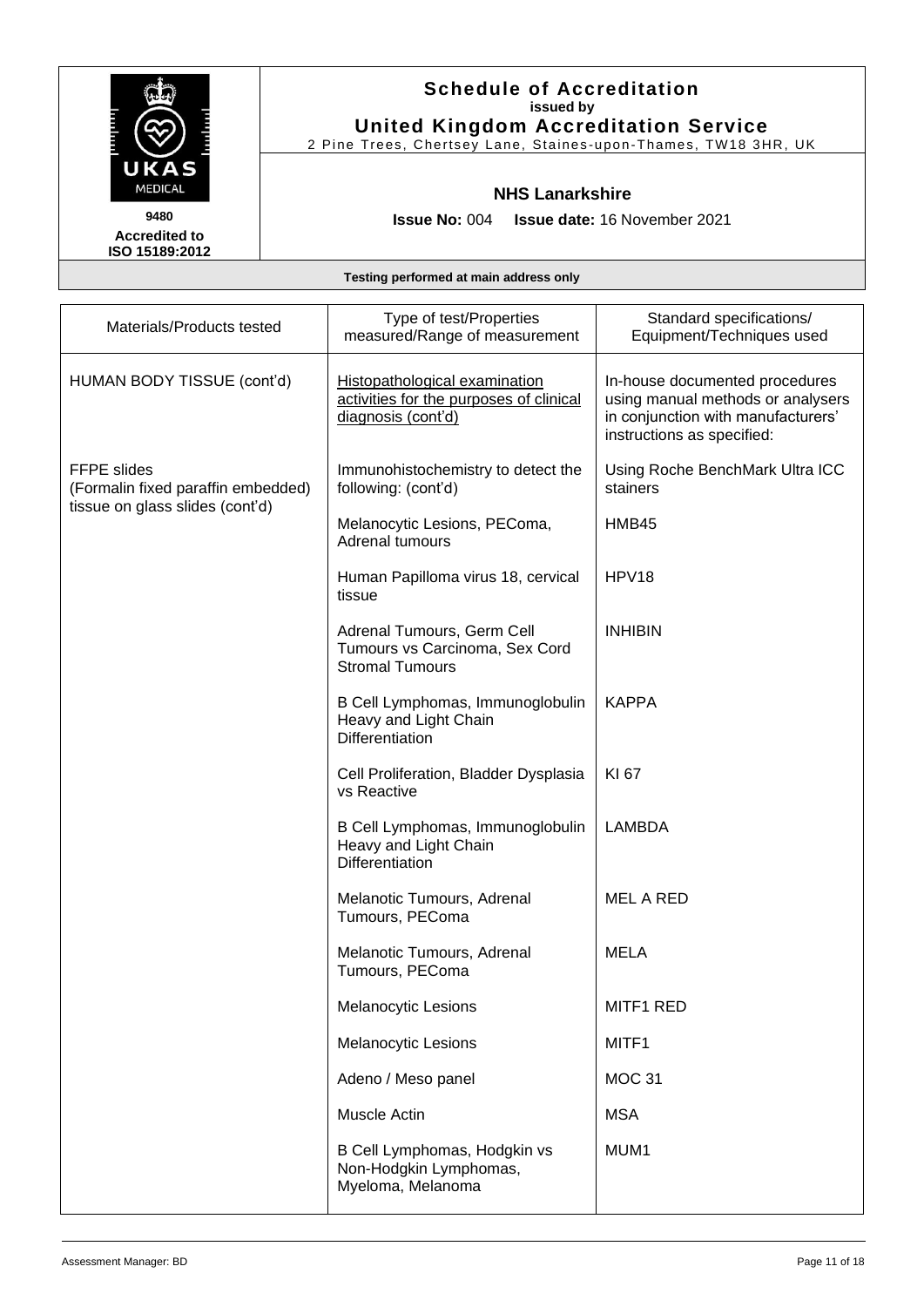

2 Pine Trees, Chertsey Lane, Staines -upon -Thames, TW18 3HR, UK

#### **NHS Lanarkshire**

**Issue No:** 004 **Issue date:** 16 November 2021

**Accredited to ISO 15189:2012** 

| Materials/Products tested                                | Type of test/Properties<br>measured/Range of measurement                                                                                                             | Standard specifications/<br>Equipment/Techniques used                                                                                   |
|----------------------------------------------------------|----------------------------------------------------------------------------------------------------------------------------------------------------------------------|-----------------------------------------------------------------------------------------------------------------------------------------|
| HUMAN BODY TISSUE (cont'd)                               | Histopathological examination<br>activities for the purposes of clinical<br>diagnosis (cont'd)                                                                       | In-house documented procedures<br>using manual methods or analysers<br>in conjunction with manufacturers'<br>instructions as specified: |
| <b>FFPE slides</b><br>(Formalin fixed paraffin embedded) | Immunohistochemistry to detect the<br>following:                                                                                                                     | Using Roche BenchMark Ultra ICC<br>stainers cont'd                                                                                      |
| tissue on glass slides                                   | Papillary Thyroid Carcinoma<br>Certain Cutaneous Neoplasm,<br>Pancreas                                                                                               | <b>CK19</b>                                                                                                                             |
|                                                          | Bladder: Dysplasia vs Reactive,<br>Carcinomas, Cutaneous Neoplasm.<br>Used in identifying the Origin of<br><b>Certain Carcinomas</b>                                 | <b>CK20</b>                                                                                                                             |
|                                                          | Spindle cell squamous cancer, lung<br>cancer vs mesothelioma                                                                                                         | CK <sub>5</sub>                                                                                                                         |
|                                                          | HCC, germ cell tumours,<br>Melanoma, Wilms tumour                                                                                                                    | <b>GLYPICAN 3</b>                                                                                                                       |
|                                                          | Melanocytic Lesions, PEComa,<br>Adrenal tumours                                                                                                                      | HMB45R                                                                                                                                  |
|                                                          | Human Papilloma virus                                                                                                                                                | <b>HPVR</b>                                                                                                                             |
|                                                          | Cell Proliferation, Bladder Dysplasia<br>vs Reactive                                                                                                                 | <b>KI67R</b>                                                                                                                            |
|                                                          | Pleura: Adenocarcinoma vs<br>Mesothelioma, Colon vs Ovarian<br>Carcinoma, Kidney: Renal Epithelial<br>Tumours, Skin: Basal vs Squamous<br>Cell Carcinoma, Carcinomas | $MOC-31(ERA)$                                                                                                                           |
|                                                          | Myeloproliferative disorder                                                                                                                                          | <b>MYELO</b>                                                                                                                            |
|                                                          | Lung Adeno CA                                                                                                                                                        | <b>NAPSIN</b>                                                                                                                           |
|                                                          | Neuronal tissue, Neuroendocrine<br>differentiation                                                                                                                   | <b>NSE</b>                                                                                                                              |
|                                                          | B Cell Lymphomas, Hodgkin vs<br>Non-Hodgkin Lymphomas, Acute<br>Myeloid Leukaemia                                                                                    | OCT <sub>2</sub>                                                                                                                        |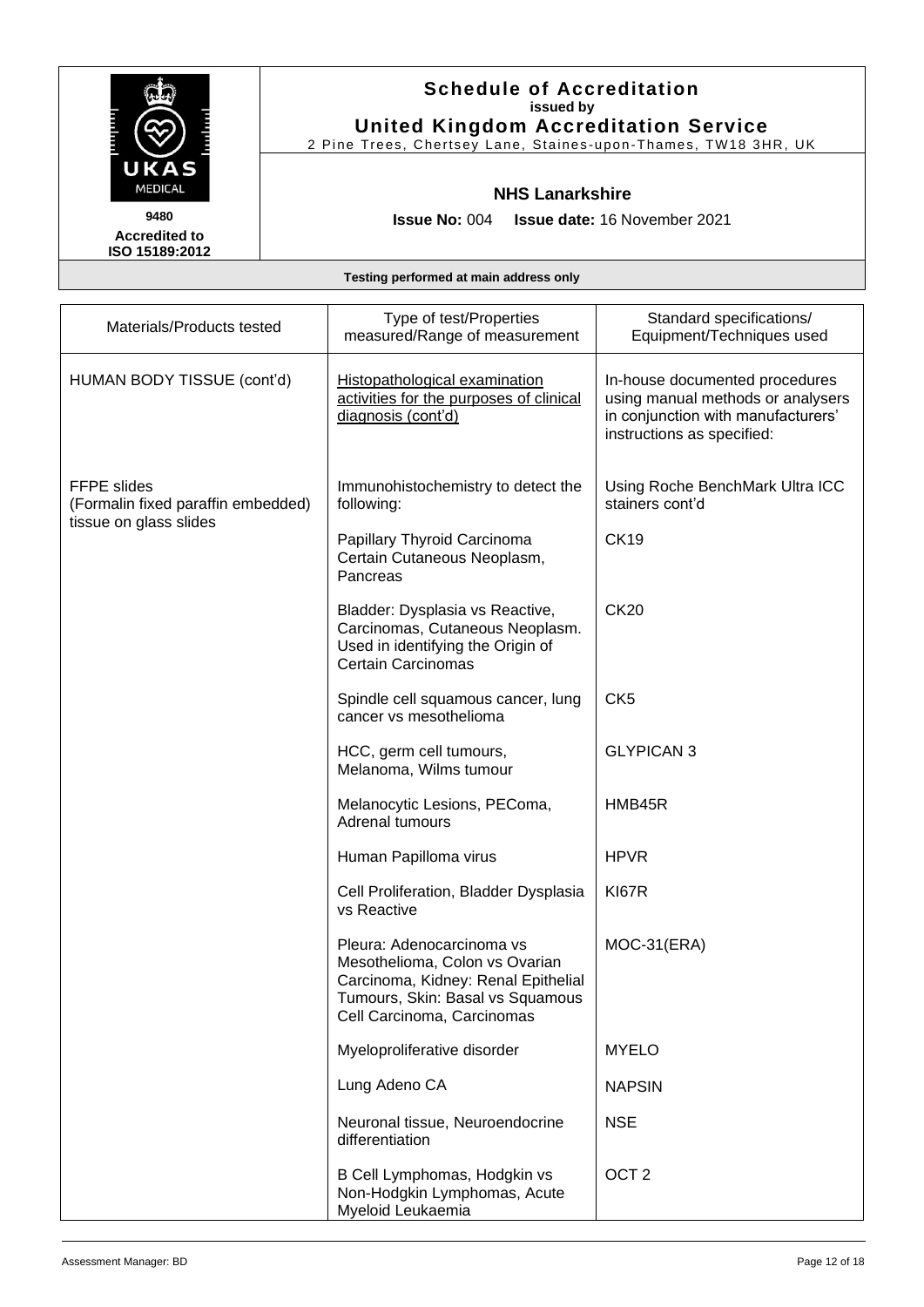

## **Schedule of Accreditation issued by United Kingdom Accreditation Service**

2 Pine Trees, Chertsey Lane, Staines -upon -Thames, TW18 3HR, UK

#### **NHS Lanarkshire**

**Issue No:** 004 **Issue date:** 16 November 2021

| Materials/Products tested                                | Type of test/Properties<br>measured/Range of measurement                                                                                             | Standard specifications/<br>Equipment/Techniques used                                                                                   |
|----------------------------------------------------------|------------------------------------------------------------------------------------------------------------------------------------------------------|-----------------------------------------------------------------------------------------------------------------------------------------|
| HUMAN BODY TISSUE (cont'd)                               | <b>Histopathological examination</b><br>activities for the purposes of clinical<br>diagnosis (cont'd)                                                | In-house documented procedures<br>using manual methods or analysers<br>in conjunction with manufacturers'<br>instructions as specified: |
| <b>FFPE</b> slides<br>(Formalin fixed paraffin embedded) | Immunohistochemistry to detect the<br>following: (cont'd)                                                                                            | Using Roche BenchMark Ultra ICC<br>stainers                                                                                             |
| tissue on glass slides (cont'd)                          | P16 protein – Head and Neck<br>carcinoma, Cervical Squamous<br>Carcinoma                                                                             | P <sub>16</sub>                                                                                                                         |
|                                                          | Pulmonary Sq cell CA & Urological<br>ca                                                                                                              | P40                                                                                                                                     |
|                                                          | Ovarian tumours, Barrett's<br>Oesophagus, Bladder Dysplasia vs<br>Reactive, Liver: Malignant vs<br>Benign, Mesothelial Cells:<br>Malignant vs Benign | P <sub>53</sub>                                                                                                                         |
|                                                          | Uterus Trophoblastic Proliferations                                                                                                                  | P <sub>57</sub>                                                                                                                         |
|                                                          | Carcinomas, Squamous<br>differentiation, Breast Myoepithelial<br>cells, Prostate basal cells                                                         | P63                                                                                                                                     |
|                                                          | <b>B Cell vs T Cell</b>                                                                                                                              | PAX <sub>5</sub>                                                                                                                        |
|                                                          | Confirming Uro-genital, Gynae<br>tumours. Thyroid                                                                                                    | PAX <sub>8</sub>                                                                                                                        |
|                                                          | Gynaecological Carcinomas, Renal<br>carcinoma, Thyroid carcinoma                                                                                     | PD1(NAT)                                                                                                                                |
|                                                          | Confirm Prostatic Aden vs Normal                                                                                                                     | PIN4/AMACR                                                                                                                              |
|                                                          | Soft tissue tumours                                                                                                                                  | <b>PLAP</b>                                                                                                                             |
|                                                          | Plasma cells                                                                                                                                         | PLASMA CELL                                                                                                                             |
|                                                          | Breast Carcinomas, Endometrial<br>Carcinomas                                                                                                         | <b>PR</b>                                                                                                                               |
|                                                          | Prostatic and neoplastic salivary<br>gland epithelium                                                                                                | <b>PSA</b>                                                                                                                              |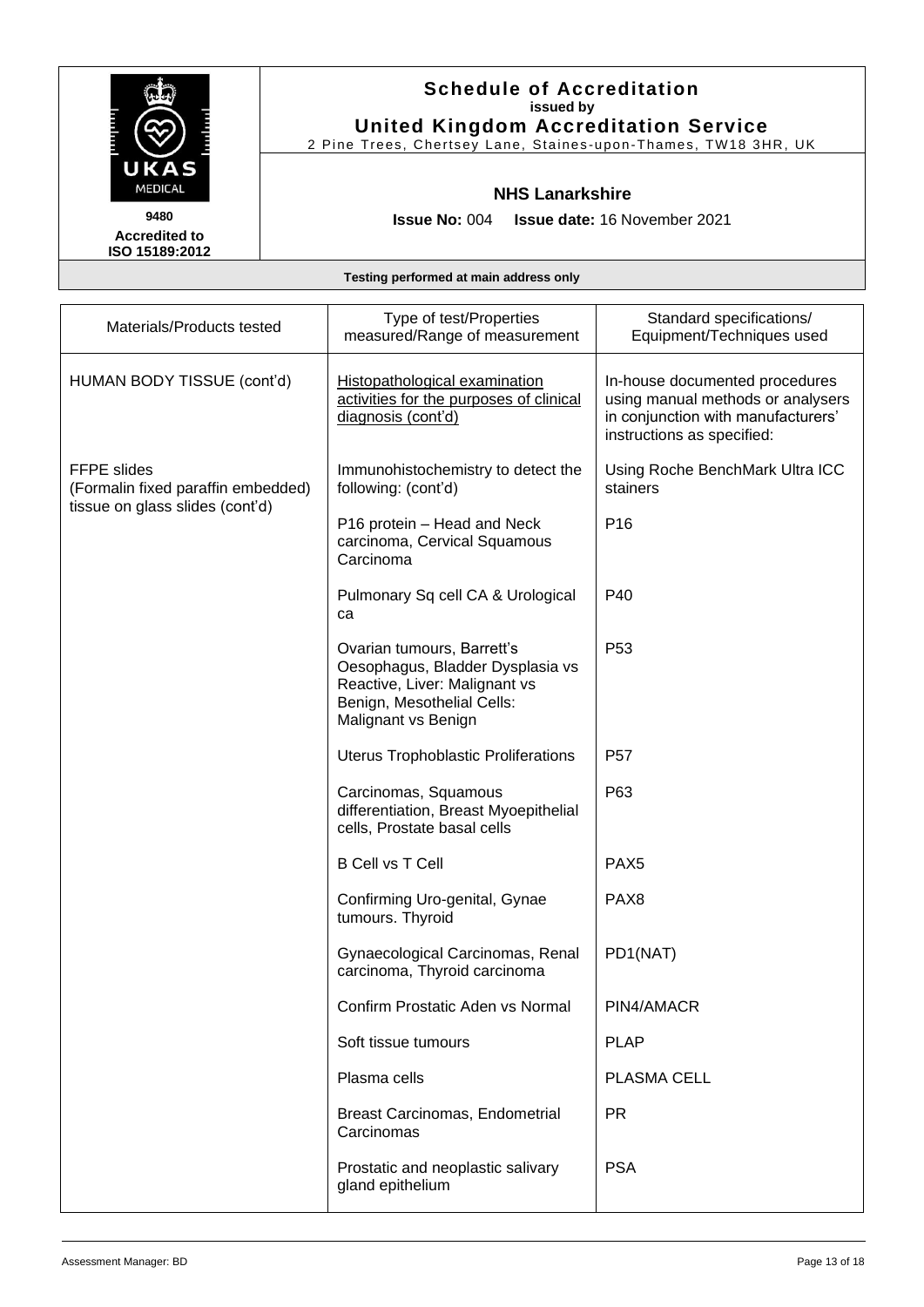

## **Schedule of Accreditation issued by United Kingdom Accreditation Service**

2 Pine Trees, Chertsey Lane, Staines -upon -Thames, TW18 3HR, UK

#### **NHS Lanarkshire**

**Issue No:** 004 **Issue date:** 16 November 2021

| Materials/Products tested                                                          | Type of test/Properties<br>measured/Range of measurement                                                                  | Standard specifications/<br>Equipment/Techniques used                                                                                   |
|------------------------------------------------------------------------------------|---------------------------------------------------------------------------------------------------------------------------|-----------------------------------------------------------------------------------------------------------------------------------------|
| <b>HUMAN BODY TISSUE</b>                                                           | Histopathological examination<br>activities for the purposes of clinical<br>diagnosis cont'd                              | In-house documented procedures<br>using manual methods or analysers<br>in conjunction with manufacturers'<br>instructions as specified: |
| <b>FFPE slides</b><br>(Formalin fixed paraffin embedded)<br>tissue on glass slides | Immunohistochemistry to detect the<br>following:                                                                          | Using Roche BenchMark Ultra ICC<br>stainers cont'd                                                                                      |
|                                                                                    | Prostatic epithelium                                                                                                      | <b>PSAP</b>                                                                                                                             |
|                                                                                    | Melanocytic Lesions, Neuronal<br>differentiation, Histiocytes,<br>Myoepithelial differentiation                           | S <sub>100</sub>                                                                                                                        |
|                                                                                    | Melanocytic Lesions, Neuronal<br>differentiation, Histiocytes,<br>Myoepithelial differentiation                           | S100RED                                                                                                                                 |
|                                                                                    | Amyloid A                                                                                                                 | <b>SAA</b>                                                                                                                              |
|                                                                                    | Myosin in Smooth Muscle                                                                                                   | <b>SMM</b>                                                                                                                              |
|                                                                                    | Mantle Cell Lymphoma                                                                                                      | <b>SOX11</b>                                                                                                                            |
|                                                                                    | Alveolar Type II cells                                                                                                    | <b>SURFACTANT</b>                                                                                                                       |
|                                                                                    | Neuroendocrine marker                                                                                                     | <b>SYNAP</b>                                                                                                                            |
|                                                                                    | Tumour infiltrating lymphocytes-<br>cytotoxic T cells & NK cells.                                                         | <b>TIA</b>                                                                                                                              |
|                                                                                    | Lymphoblastic Lymphomas                                                                                                   | TdT                                                                                                                                     |
|                                                                                    | Translocation assoc. RCC                                                                                                  | TFE3                                                                                                                                    |
|                                                                                    | Thyroid epithelium                                                                                                        | <b>THYRO</b>                                                                                                                            |
|                                                                                    | Used in identifying the Origin of<br>Certain Carcinomas, Lung, Thyroid<br>Carcinoma and certain<br>neuroendocrine tumours | TTF1                                                                                                                                    |
|                                                                                    | Aids in classification of neoplastic<br>tissues of mesenchymal origin                                                     | <b>VIMENTIN</b>                                                                                                                         |
|                                                                                    |                                                                                                                           |                                                                                                                                         |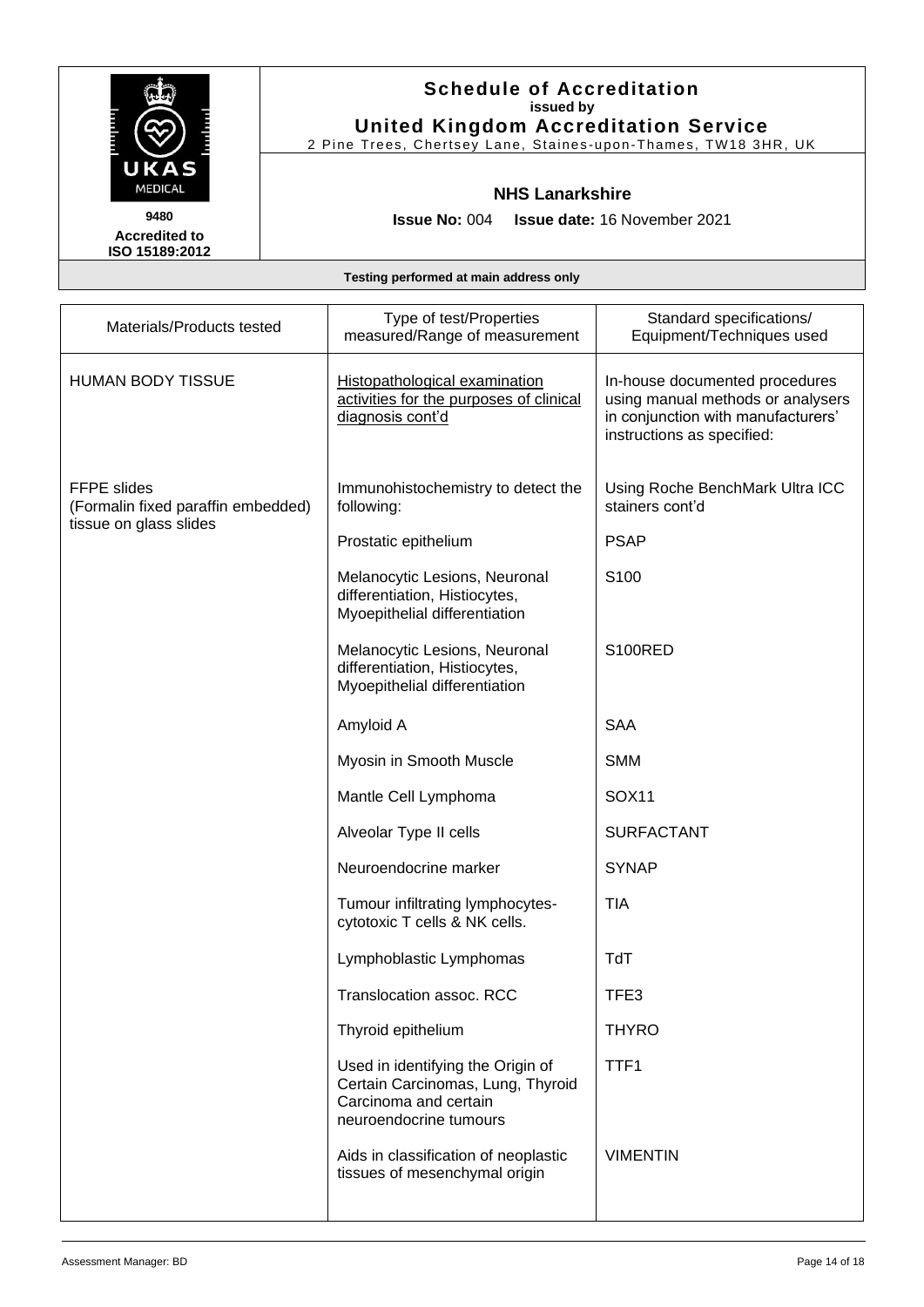

2 Pine Trees, Chertsey Lane, Staines -upon -Thames, TW18 3HR, UK

#### **NHS Lanarkshire**

**Accredited to ISO 15189:2012** 

**Issue No:** 004 **Issue date:** 16 November 2021

| Materials/Products tested                                                          | Type of test/Properties<br>measured/Range of measurement                                                               | Standard specifications/<br>Equipment/Techniques used                                                                                   |
|------------------------------------------------------------------------------------|------------------------------------------------------------------------------------------------------------------------|-----------------------------------------------------------------------------------------------------------------------------------------|
| HUMAN BODY TISSUE (cont'd)                                                         | Histopathological examination<br>activities for the purposes of clinical<br>diagnosis (cont'd)                         | In-house documented procedures<br>using manual methods or analysers<br>in conjunction with manufacturers'<br>instructions as specified: |
| <b>FFPE</b> slides<br>(Formalin fixed paraffin embedded)                           | Immunohistochemistry to detect the<br>following: (cont'd)                                                              | Using Roche BenchMark Ultra ICC<br>stainers                                                                                             |
| tissue on glass slides (cont'd)                                                    | Pleura: Adenocarcinoma vs<br>Mesothelioma, Ovarian Serous<br>Carcinoma, Small round blue cell<br>tumours, Wilms Tumour | WT1                                                                                                                                     |
|                                                                                    | Linker for activation of T cells                                                                                       | <b>ZAP 70</b>                                                                                                                           |
|                                                                                    | Prostate adeno & normal adeno                                                                                          | PIN4/RAC (dual staining)                                                                                                                |
|                                                                                    | Epithelial v muscle                                                                                                    | AE13/DES (dual staining)                                                                                                                |
|                                                                                    | <b>CIN assessment</b>                                                                                                  | KI67/P16 (dual staining)                                                                                                                |
|                                                                                    | Lung Cancer                                                                                                            | CK56/TTF1(dual staining)                                                                                                                |
|                                                                                    | Lung & other Ca proliferation                                                                                          | CK56/Ki67 (dual staining)                                                                                                               |
| <b>FFPE</b> slides<br>(Formalin fixed paraffin embedded)<br>tissue on glass slides | In situ hybridisation to detect the<br>following:                                                                      | Using Roche BenchMark Ultra ICC<br>stainers<br>SN312469<br>SN312414<br>SN312421<br>SN312260                                             |
|                                                                                    |                                                                                                                        | LP-LPAT-ICC[LP-1849]                                                                                                                    |
|                                                                                    |                                                                                                                        | Incorporating the following<br>antibodies:                                                                                              |
|                                                                                    | <b>Epstein Barr Virus</b>                                                                                              | EBV (ISH)                                                                                                                               |
|                                                                                    | Kappa Light chains                                                                                                     | Kappa (ISH)                                                                                                                             |
|                                                                                    | Lambda light chains                                                                                                    | Lambda (ISH)                                                                                                                            |
|                                                                                    |                                                                                                                        |                                                                                                                                         |
|                                                                                    |                                                                                                                        |                                                                                                                                         |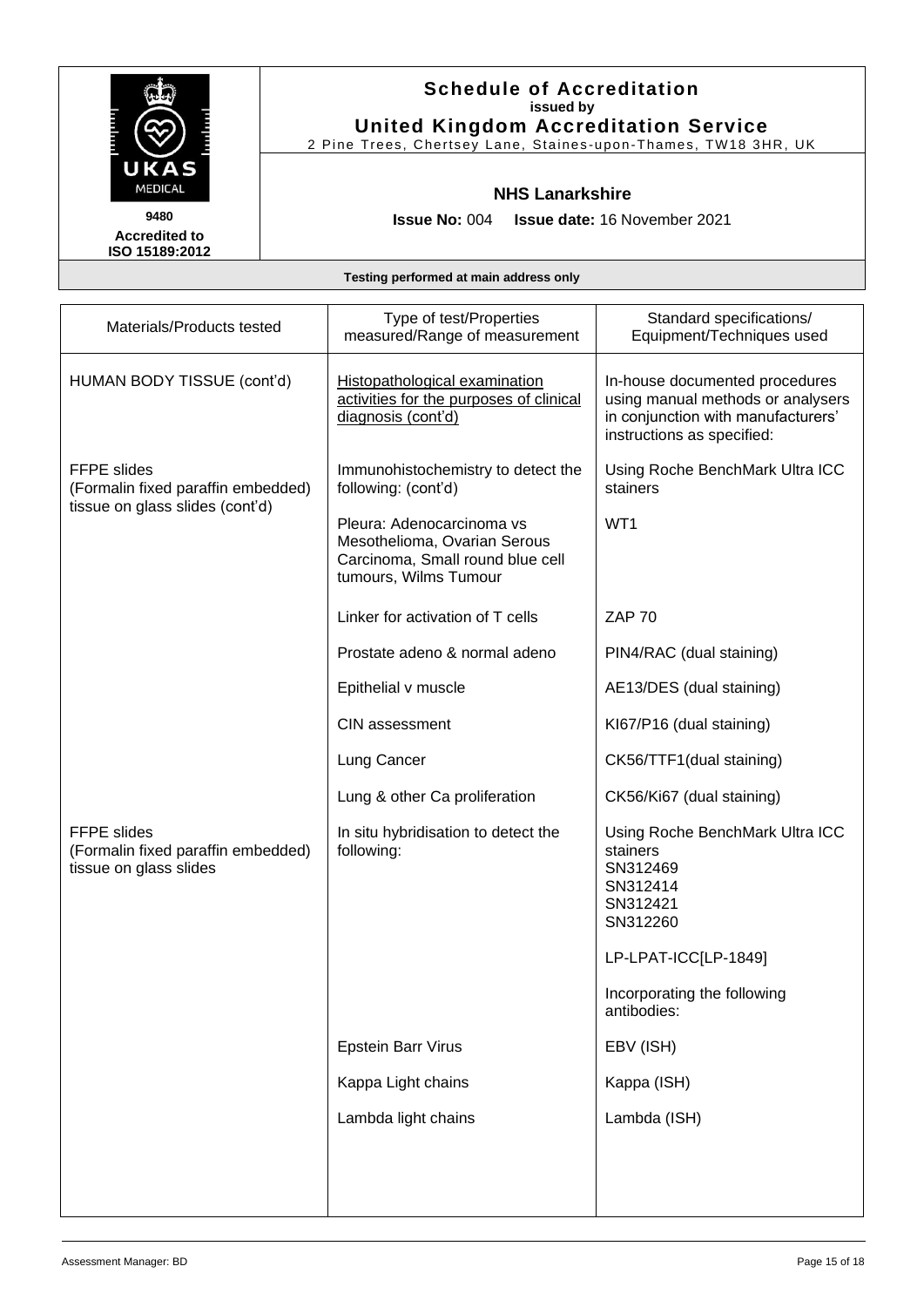

2 Pine Trees, Chertsey Lane, Staines -upon -Thames, TW18 3HR, UK

### **NHS Lanarkshire**

**Issue No:** 004 **Issue date:** 16 November 2021

**Accredited to ISO 15189:2012** 

| Materials/Products tested                            | Type of test/Properties<br>measured/Range of measurement                                       | Standard specifications/<br>Equipment/Techniques used                                                                                   |
|------------------------------------------------------|------------------------------------------------------------------------------------------------|-----------------------------------------------------------------------------------------------------------------------------------------|
| HUMAN BODY TISSUE (cont'd)                           | Histopathological examination<br>activities for the purposes of clinical<br>diagnosis (cont'd) | In-house documented procedures<br>using manual methods or analysers<br>in conjunction with manufacturers'<br>instructions as specified: |
| Fresh tissue sections from skin and<br>renal samples | Immunofluorescence to detect<br>inflammatory skin and renal disease                            | Thermo Shandon Cryotome FSE<br>CC133A0903                                                                                               |
|                                                      |                                                                                                | Fluorescent microscope<br>Olympus BX40F-3                                                                                               |
|                                                      |                                                                                                | Roche BenchMark Ultra ICC stainer                                                                                                       |
|                                                      |                                                                                                | LP-LPAT-IF[LP-1821]                                                                                                                     |
|                                                      |                                                                                                | Incorporating the following<br>antibodies:                                                                                              |
|                                                      |                                                                                                | IgG<br>IgA<br>lgM<br>C <sub>3c</sub><br>C1q<br><b>KAPPA</b><br><b>LAMBDA</b>                                                            |
| Stained slides made using<br>processes above         | Examination of tissue sections in<br>order to identify or exclude                              | Interpretive/diagnostic microscopy<br>using Nikon light microscopes                                                                     |
|                                                      | morphological and cytological<br>abnormalities for the purpose of<br>diagnosis                 | LP-LPAT-Medic&AP[LP-1242]                                                                                                               |
|                                                      |                                                                                                |                                                                                                                                         |
|                                                      |                                                                                                |                                                                                                                                         |
|                                                      |                                                                                                |                                                                                                                                         |
|                                                      |                                                                                                |                                                                                                                                         |
|                                                      |                                                                                                |                                                                                                                                         |
|                                                      |                                                                                                |                                                                                                                                         |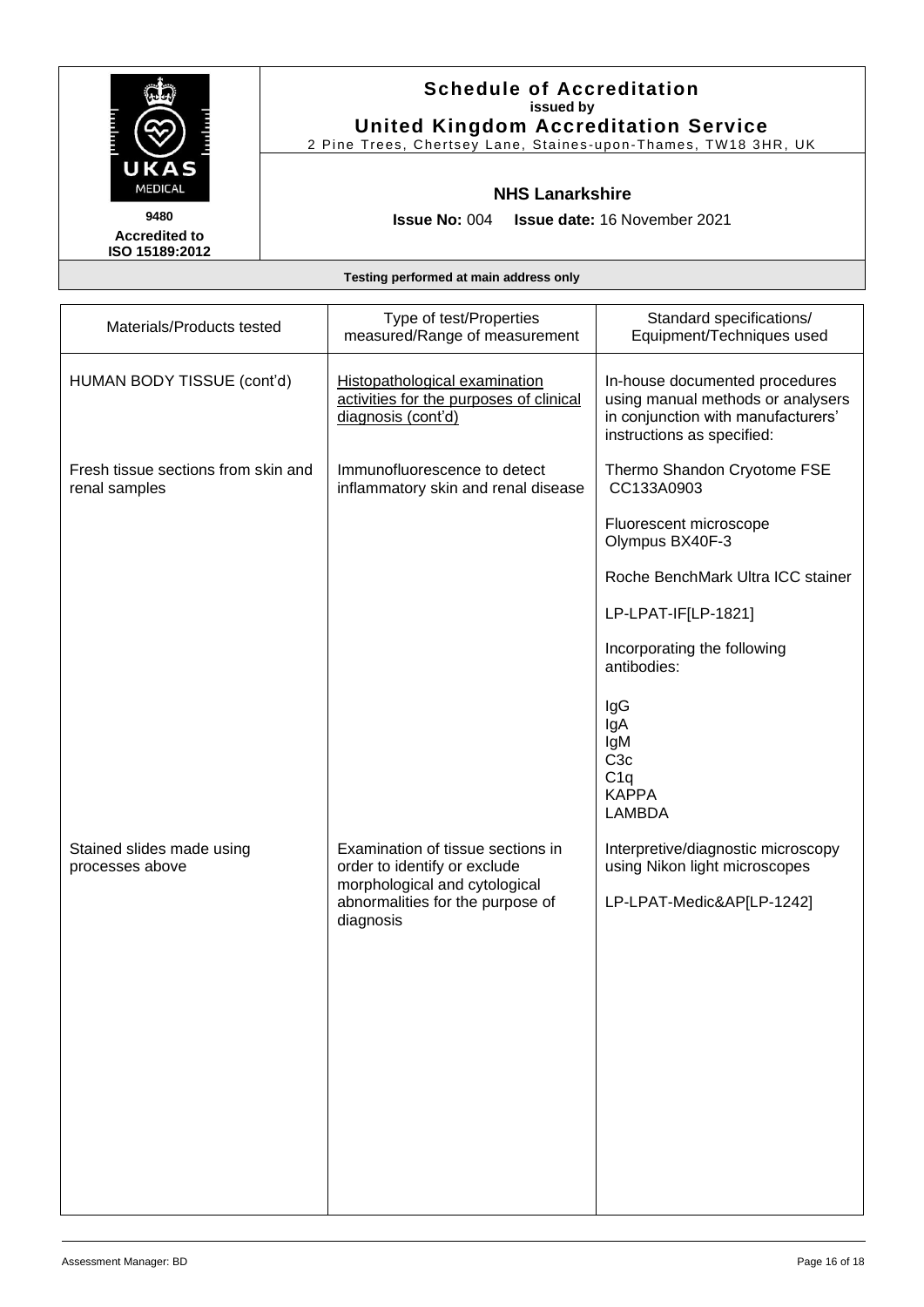

2 Pine Trees, Chertsey Lane, Staines -upon -Thames, TW18 3HR, UK

#### **NHS Lanarkshire**

**Issue No:** 004 **Issue date:** 16 November 2021

**Accredited to ISO 15189:2012** 

| Materials/Products tested                                                                                                                                                                                           | Type of test/Properties<br>measured/Range of measurement                                                                                | Standard specifications/<br>Equipment/Techniques used                                                                                                                                                                |
|---------------------------------------------------------------------------------------------------------------------------------------------------------------------------------------------------------------------|-----------------------------------------------------------------------------------------------------------------------------------------|----------------------------------------------------------------------------------------------------------------------------------------------------------------------------------------------------------------------|
| <b>HUMAN BODY FLUIDS</b>                                                                                                                                                                                            | Cytological examination activities for<br>the purposes of clinical diagnosis                                                            | In-house documented procedures<br>using manual methods or analysers in<br>conjunction with manufacturers'<br>instructions as specified:                                                                              |
| <b>Head and Neck FNA</b><br>Lymph nodes FNA<br><b>Brushings</b><br><b>EBUS/EUS FNA's</b><br>Urines<br>Serous and Cyst fluids<br><b>Bronchial washings</b><br><b>Bronchial brushings</b><br>Sputum<br>Synovial fluid | Examination of cellular material in<br>order to identify or exclude<br>morphological and cytological<br>abnormalities                   | Using:<br>Thermo centrifuge x2<br>Hologic T2000<br>Manual direct smear prep.<br>LP-LPAT-NonGynPrep [LP-106]<br>LF-LPAT-NGTrak [LF-3189                                                                               |
|                                                                                                                                                                                                                     | Demonstration of cells (nuclei and<br>cytoplasm) and microorganisms                                                                     | Manual May Grunwald Giemsa<br>method<br>LP-LPAT-NonGynPrep[LP-106]<br>Appendix7                                                                                                                                      |
|                                                                                                                                                                                                                     | Demonstration of cells (nuclei and<br>cytoplasm)                                                                                        | Manual Papanicolaou method<br>LP-LPAT-NonGynPrep[LP-106]<br>Appendix5 & 6                                                                                                                                            |
| <b>Liquid Based Cervical Cell Samples</b>                                                                                                                                                                           | Qualitative detection of HPV for<br>diagnosis of precancerous end<br>cancerous cervical cells.                                          | In house documented procedures<br>using Hologic Tomcat pre-analytical<br>platform and targeted amplification<br>nucleic acid probes on the Hologic<br>Panther and using the Aptima kit.<br>LP-1964<br>LP-1978        |
| <b>Liquid Based Cervical Cell Samples</b>                                                                                                                                                                           | Examination of cellular material in<br>order to identify or exclude<br>morphological and cytological<br>abnormalities                   | Using:<br>Hologic T5000 Autoloader<br>Hologic T2000 manual processor<br>Automated Papanicolau staining<br>using Thermo Gemini stainer<br>Sakura coverslipper<br>Hologic imager<br>Olympus imager review workstations |
|                                                                                                                                                                                                                     |                                                                                                                                         | LP-LPAT-CYTOSCREEN[LP-1023]<br>LP-LPAT-CYTOLOGYPREP[LP-10]                                                                                                                                                           |
| Stained slides made using processes<br>above                                                                                                                                                                        | Examination of slides in order to<br>identify or exclude morphological and<br>cytological abnormalities for the<br>purpose of diagnosis | Interpretive/diagnostic microscopy<br>using Nikon light microscopes<br>LP-LPAT-CytoScreen{LP-1023]<br>LP-LPAT-CytoAdmin[LP-8]<br>LP-LPAT-Medic&AP[LP-1242]                                                           |